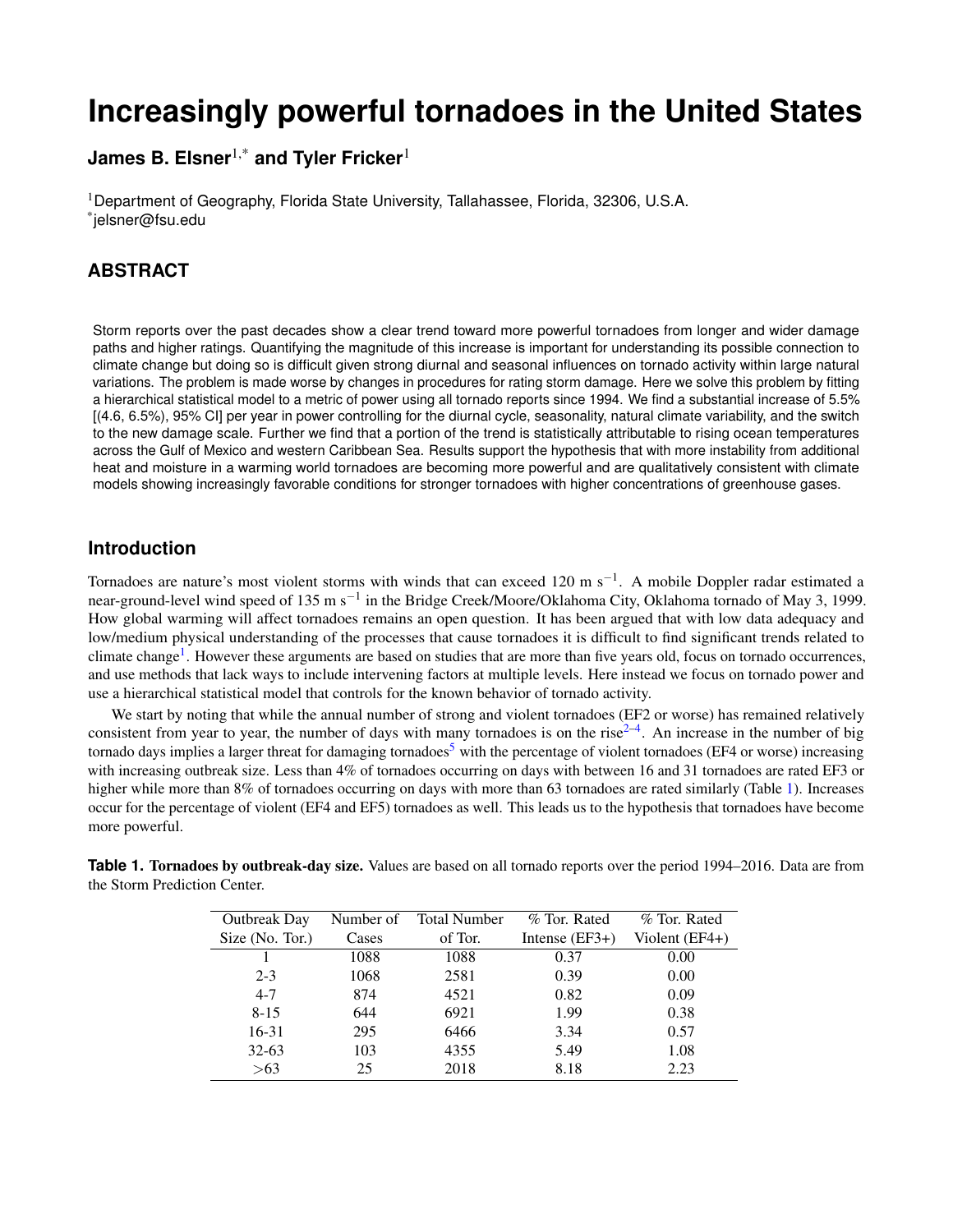## **Results**

Tornado power is metered by the total energy dissipated near the ground<sup>[6](#page-5-0)</sup>. On average longer lasting tornadoes generate the most extreme winds<sup>[7,](#page-5-1)[8](#page-5-2)</sup>. The combination of path area, air density, and wind speed gives an estimate of the total energy dissipated by a tornado<sup>[6](#page-5-0)</sup> (See §Methods). For the set of 27,950 tornadoes during the period 1994–2016, the median energy dissipation is 2.22 gigawatts (GW) with an inter-quartile range between .27 and 17.0 GW. Tornado power is strongly correlated with the number of casualties when people are present<sup>[6](#page-5-0)</sup>. The Tallulah-Yazoo City-Durant tornado (Louisiana and Mississippi) of 24 April 2010 that killed ten and injured 146 had an estimated power of 66,200 GW. Annual statistics of tornado power show clear upward trends with the median, quartiles, and 90th percentile all on the rise since 1994 (Fig. [1\)](#page-1-0).

<span id="page-1-0"></span>**Figure 1. Annual energy dissipation by year.** The black dot is the median and the red dot is the 90th percentile value each year. The vertical bar extends from the lower to upper quartile values.



The observed increase in power might be the result of shifts in when and where tornadoes occur<sup>[9](#page-5-3)</sup>. Also, at least a portion of the rise is very likely due to a change in the procedures to rate the damage left behind. The EF damage rating scale was revised from the original F scale (and put into operational use in 2007) with better standards for determining what was previously subjective including additional structures and vegetation, expanded degrees of damage, and better accounting for variables such as construction quality differences. Figure [2](#page-2-0) shows tornado power grouped by the change in the EF rating scale, El Niño/La Niña, month of occurrence (genesis), and by time of day (in hours). Mean energy dissipation is relatively higher at night, during La Niña, in the cooler months, and after the implementation of the EF rating procedure.

To test the hypothesis of an upward trend while accounting for these known influences we fit a hierarchical regression model to the per-tornado power using all available tornado reports over the period 1994–2016. The model has a truncated log-normal distribution for the likelihood on the per-tornado power where the lower bound is set to 444 kW; a value just below the least powerful tornado in the record. Fixed effects in the model include the bivariate index for ENSO and an indicator variable to mark the year when the switch to the new damage rating procedures were put in place (2007). Smoothed random effects include month and hour to capture the cyclic change in energy at these respective time scales. A term indexing the year of occurrence is included as a fixed effect to directly test the hypothesis and to quantify the residual trend per annum (see §Methods Summary).

As expected the model shows that the cycle of alternating ocean-atmosphere conditions in the equatorial Pacific has an important and significant influence on tornado power with a regression coefficient expressed as a multiplicative decrease of .93 [(.90, .96), 95% CI] for every one standard deviation increase (going from La Niña to El Niño) in the bivariate ENSO index (exponentiating the coefficient in Table [2\)](#page-2-1). This is consistent with the fact that under La Niña conditions (especially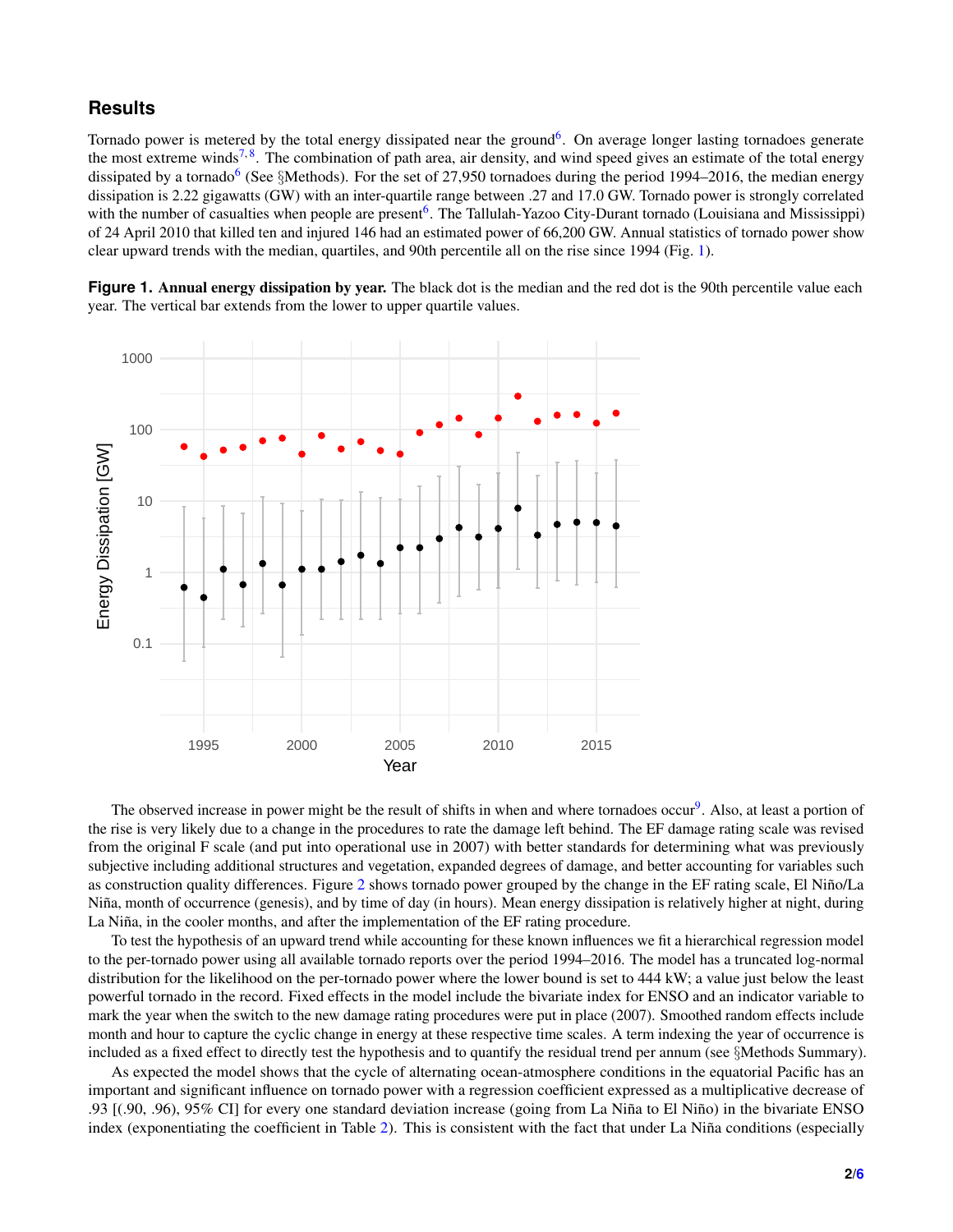<span id="page-2-0"></span>



during winter) amplified upper-air troughs cross North America with warmer than normal temperatures in the Southeast and cooler than normal temperatures in the Northwest setting the stage for severe weather outbreaks enhanced by an invigorated jetstream<sup>[10](#page-5-5)[–12](#page-5-6)</sup>. The model also shows that the procedures put in place following the adoption of the EF damage rating scale resulted in an increase in power by a factor of 1.41 [(1.24, 1.59), 95% CI]. This is expected given the improvements in damage surveys including more precise and inclusive damage indicators.

<span id="page-2-1"></span>**Table 2. Fixed effects.** Estimated coefficients on the fixed effects terms in the model. The Error is one standard deviation. The lower and upper 95% credible intervals are given.

|                 | Estimate | Error | $1-95\%$ CI | u-95% CI |
|-----------------|----------|-------|-------------|----------|
| Intercept       | 21.298   | 0.023 | 21.253      | 21.344   |
| <b>ENSO</b>     | $-0.068$ | 0.016 | $-0.101$    | $-0.036$ |
| <b>EF</b> Scale | 0.341    | 0.063 | 0.217       | 0.462    |
| Year            | 0.054    | 0.005 | 0.045       | 0.063    |
|                 |          |       |             |          |

Importantly the model shows a significant upward trend in tornado power at a rate of 5.5% [(4.6, 6.5%), 95% CI] per year. The magnitude of the increase depends on the data and the model that controls for diurnal and seasonal variability, the ENSO cycle, and implementation of the EF rating scale. This result quantifies the increasing ferocity of tornadoes independent of the other factors considered and lends credence to our hypothesis that as outbreaks are becoming larger tornadoes are becoming more powerful. The base rate from which the upward trend is estimated depends on the time of the year through the random effect but the modeled monthly trends track the data well (Fig. [3\)](#page-3-0).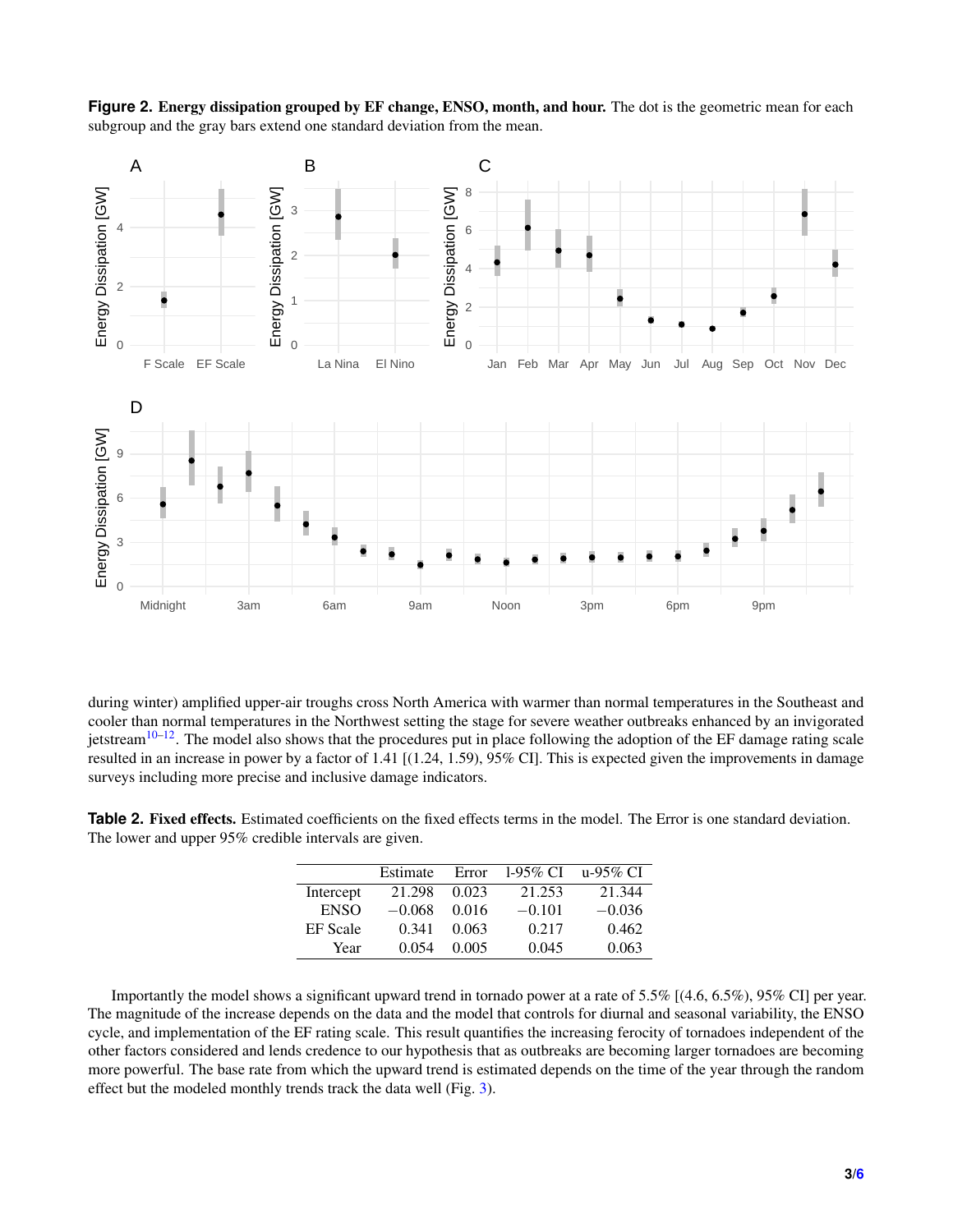<span id="page-3-0"></span>**Figure 3.** Upward trends in tornado power by month. The black dot is the median and the red dot is the 90th percentile value each year. The vertical bar extends from the lower to upper quartile values. The black line is the modeled trend with a 95% CI band shown in red shading.



# **Discussion**

The study is retrospective but our hierarchical model can help better understand what is happening as the climate warms. Convective available potential energy (CAPE) and wind shear are the two environmental factors necessary for tornadoes. Climate models have shown that CAPE should increase with warming<sup>[13,](#page-5-7) [14](#page-5-8)</sup> because of the extra water vapor a warmer atmosphere can hold but that wind shear should decrease due to the slowing of the polar jet associated with a weaker temperature gradient between the Arctic and lower latitudes<sup>[15](#page-5-9)</sup>. The upward trend in tornado power we find here suggests that increasing CAPE is already winning the battle between the these two environmental controls; a conclusion that coincides with climate modeling studies examining the occurrence of severe convection in a future warmer world $^{13, 16-20}$  $^{13, 16-20}$  $^{13, 16-20}$  $^{13, 16-20}$  $^{13, 16-20}$ .

If increasing CAPE is responsible for at least some of the upward trend then the hierarchical model will be improved by adding monthly SST averaged across the Gulf of Mexico and adjacent waters of the western Caribbean (the source region for the heat and moisture) as a fixed effect. Indeed we find the SST effect is positive as anticipated and statistically important. The improved model estimates that tornado power increases by a factor of 1.35 [(1.23, 1.47), 95% CI] for every one degree increase in average SST. Importantly, the SST effect reduces the upward trend by 16% lending credence to the idea that warming seas are causally linked to more powerful tornadoes likely through a pathway that involves more heat and moisture consistent with recent pseudo global warming experiments showing stronger convective updrafts and enhanced vertical rotation with higher  $\mathrm{CAPE^{21}}$  $\mathrm{CAPE^{21}}$  $\mathrm{CAPE^{21}}$ .

Further if increasing CAPE is more than offsetting decreasing shear the upward trend should be most pronounced during winter when the jet stream is strongest. That is, during winter the limiting environmental factor for severe thunderstorms is CAPE rather than shear since shear is almost always present during winter. To test this hypothesis we add a random slope term to the model and find that the largest trends are found between November through April with the largest trend of 8.5% per annum occurring with December tornadoes. This understanding is consistent with results from a suite of climate models showing that decreases in shear are concentrated on days with low CAPE and therefore do not decrease the total occurrence of environments conducive to strong tornadoes $^{14}$  $^{14}$  $^{14}$ .

More definitive answers will need to wait for a better theoretical understanding of tornado processes and how they are linked to climate variability. But the large number tornadoes that occur each year provides a generous sample of events allowing us to separate signal from noise with hierarchical models. And as demonstrated here these models help us to begin addressing these important questions.

### **Methods**

#### **Energy dissipation (power)**

Energy dissipation (power) for each tornado is computed as:

$$
E=A_p\rho\sum_{j=0}^5 w_jv_j^3,
$$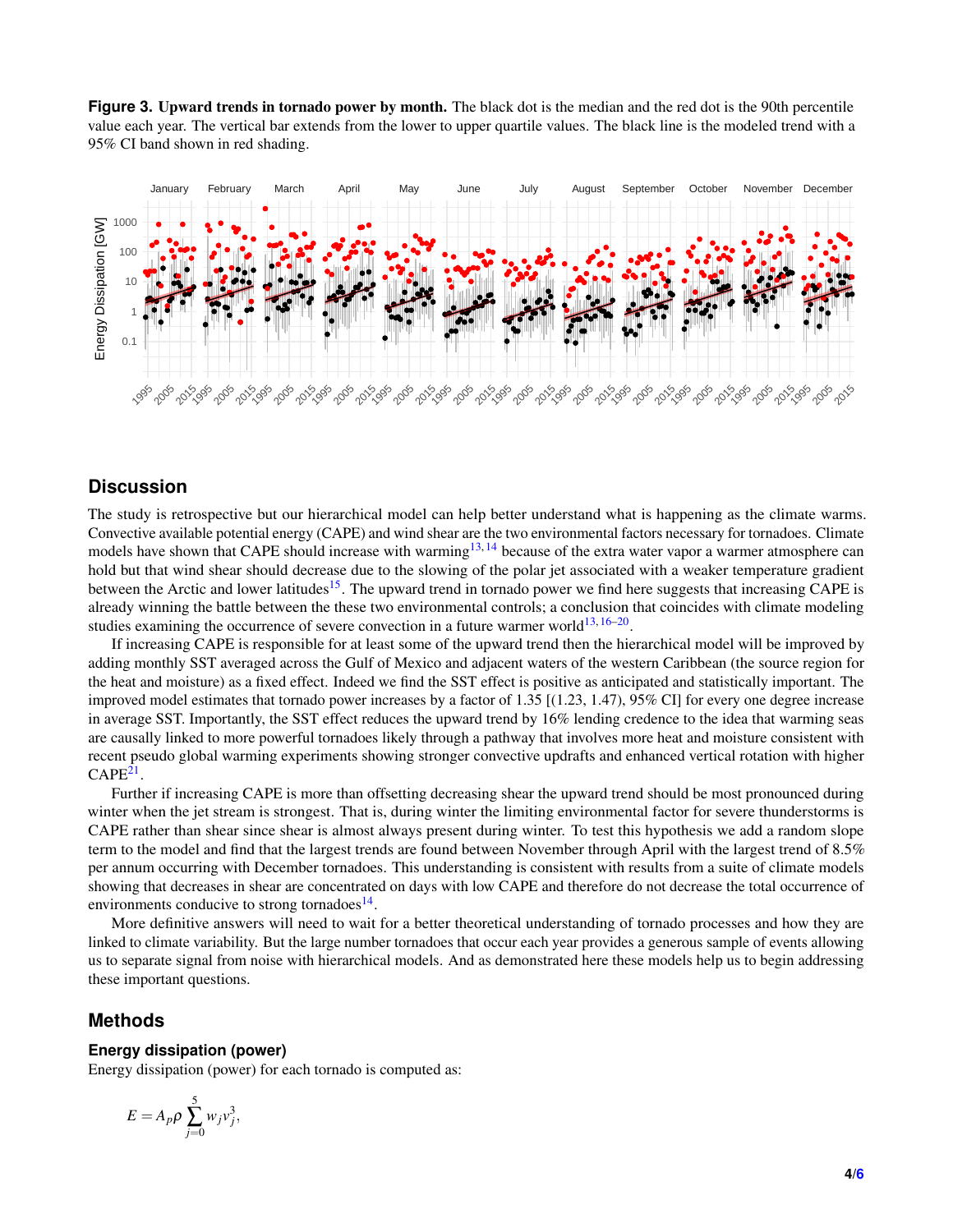where the summation is over the six possible EF ratings  $(0, 1, 2, 3, 4 \text{ and } 5)$ ,  $A_p$  is the area of the tornado's path [units of square meters],  $\rho$  is air density [1 kg m<sup>-3</sup>],  $v_j$  is the midpoint wind speed [m s<sup>-1</sup>] for each damage rating (EF scale) *j*,  $w_j$  is the corresponding fraction of path area by damage rating, and *J* is the maximum damage rating. Path area is the product of path width and path length. Values of path length are known to a relatively high degree of accuracy<sup>[22](#page-5-13)</sup>. Multiplying the units from the individual terms results in E being measured in a unit of power [kg m<sup>2</sup> s<sup>-3</sup> = Joule/s = Watt (W)]. Values for path length and width and maximum EF rating are listed in the Storm Prediction Center's tornado database. The database is compiled from the National Weather Service's (NWS) *Storm Data*, and includes all known tornadoes dating back to 1950. Here we focus on the available period of this record since 1994. The fraction of path area is that recommended by the U.S. Nuclear Regulatory Commission<sup>[23](#page-5-14)</sup>, which combines a Rankine vortex with empirical estimates derived from detailed storm surveys<sup>[24](#page-5-15)</sup>. Threshold wind speeds for the EF ratings are a three second gust. With no upper bound on the EF5 wind speeds, the midpoint wind speed is set at 97 m s<sup>-1</sup> (7.5 m s<sup>-1</sup> above the threshold wind speed consistent with the EF4 midpoint speed relative to its threshold). Additional details and justification for energy dissipation as a valid measure of tornado strength are given in<sup>[6](#page-5-0)</sup>. Tornado power by EF rating is given in Table [3.](#page-4-4)

<span id="page-4-4"></span>**Table 3. Tornado power by EF rating.** Values are in gigawatts (GW) and are based on the 27,950 tornadoes over the period 1994–2016.

|                |       |        |          | Arithmetic | Geometric |
|----------------|-------|--------|----------|------------|-----------|
| (E)F Rating    | n     | Median | Total    | Mean       | Mean      |
| $\theta$       | 17182 | 0.5    | 73329.6  | 4.3        | 0.6       |
|                | 7735  | 12.5   | 364162.5 | 47.1       | 10.8      |
| $\overline{2}$ | 2224  | 91.4   | 609230.8 | 273.9      | 77.5      |
| 3              | 650   | 615.7  | 827474.3 | 1273.0     | 495.4     |
| $\overline{4}$ | 145   | 1631.0 | 511177.8 | 3525.4     | 1427.6    |
| 5              | 14    | 6458.5 | 130239.0 | 9302.8     | 5622.7    |

#### **Statistical model**

For each tornado a truncated log-normal distribution is assumed for its energy dissipation with a lower bound set to 444 kW. The geometric means of the distributions are logically related to the fixed effects and their coefficients  $(\beta')$  including year of occurrence, the bivariate ENSO index, and an indicator variable to mark the year when the switch to the new damage rating procedures were put in place. Variations in energy dissipation by month and hour are modeled as smoothed (spline) random effects  $[s()]$ . Mathematically the multivariate regression model is expressed as:

 $ln(E|E > 444000)$ <sub>t</sub> =  $\alpha + \beta_1$ Year<sub>t</sub> +  $\beta_2$ ENSO<sub>t</sub> +  $\beta_3$ EF?<sub>t</sub> + s(Month) + s(Hour) +  $\varepsilon_t$ 

#### **Code and data**

All analysis and modeling is performed using the software environment R  $(htttp://www.r-project.org)$ . The model is fit using Bayesian simulations in the Stan computational framework (<http://mc-stan.org/>) accessed with **brms** package<sup>[25](#page-5-16)</sup>. To improve convergence and guard against over-fitting, we specified mildly informative conservative priors. The code and data to reproduce the results from this are available here ([https://github.com/jelsner/](https://github.com/jelsner/IncreasingTornadoPower) [IncreasingTornadoPower](https://github.com/jelsner/IncreasingTornadoPower)).

#### **References**

- <span id="page-4-0"></span>1. Kunkel, K. E. *et al.* Monitoring and understanding trends in extreme storms: State of knowledge. *Bull. Am. Meteorol. Soc.* 94, 499–514 (2013). DOI 10.1175/bams-d-11-00262.1.
- <span id="page-4-1"></span>2. Elsner, J. B., Elsner, S. C. & Jagger, T. H. The increasing efficiency of tornado days in the United States. *Clim. Dyn.* 45, 651–659 (2015).
- 3. Tippett, M. K., Sobel, A. H., Camargo, S. J. & Allen, J. T. An empirical relation between U.S. tornado activity and monthly environmental parameters. *Journal of Climate* 27, 2983–2999 (2014).
- <span id="page-4-2"></span>4. Tippett, M. K., Lepore, C. & Cohen, J. E. More tornadoes in the most extreme u.s. tornado outbreaks. *Science* 354, 1419–1423 (2016). DOI 10.1126/science.aah7393.
- <span id="page-4-3"></span>5. Elsner, J. B., Jagger, T. H., Widen, H. M. & Chavas, D. R. Daily tornado frequency distributions in the United States. *Environ. Res. Lett.* 9, 024018 (2014).